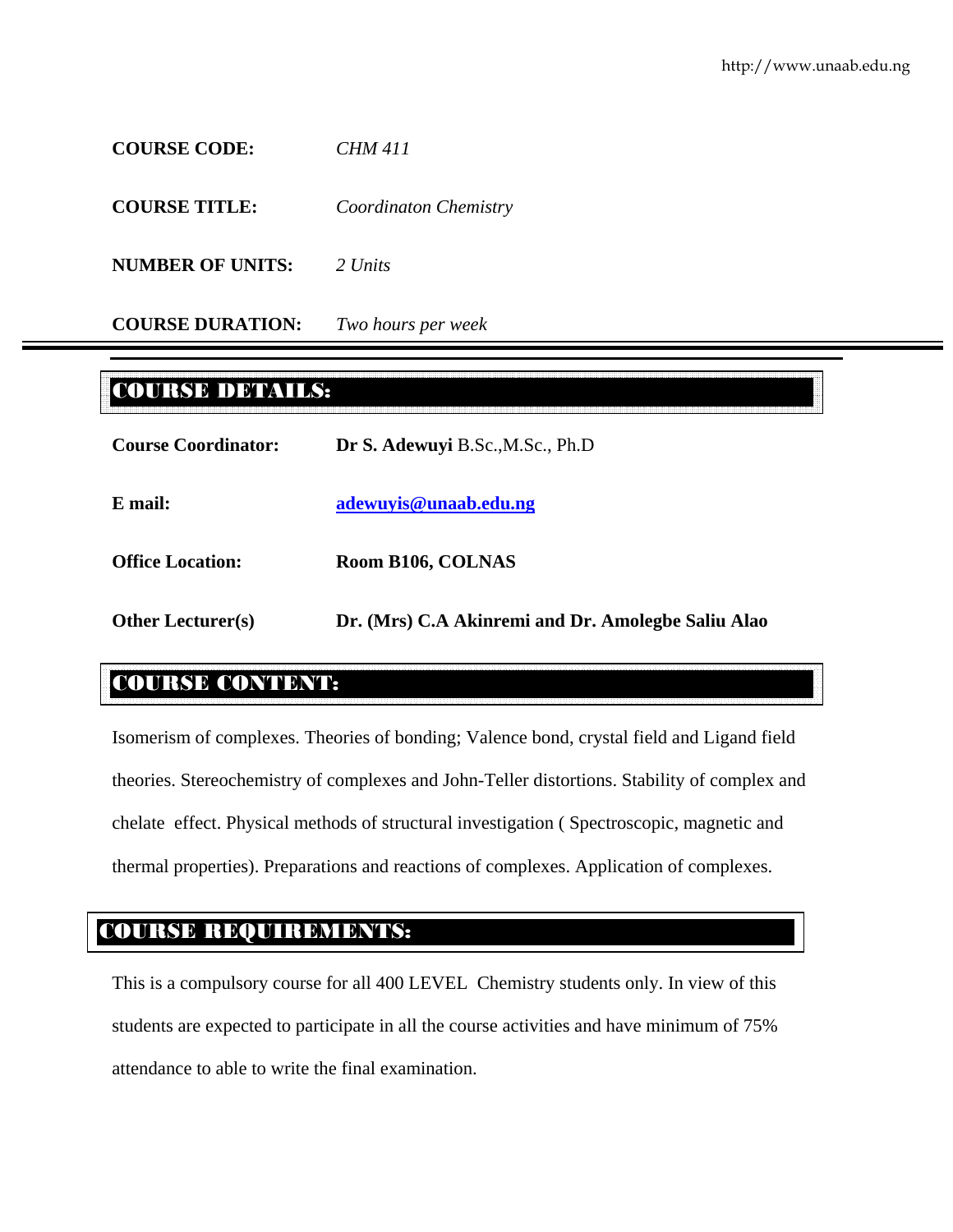# READING LIST:

- 1. . Basola, F. and Johnson R. Coordination Chemistry, 2<sup>nd</sup> ed. W. A. Benjamin, Inc. New York. 1964.
- 2. Lee, J. D. A new Concise Inorganic Chemistry, 3<sup>rd</sup> Ed., Van Nostrand Reinhold (UK) Co. Ltd, England, 1977.
- 3. Cotton,F.A.; and Wilkinson,G. Advanced Inorganic Chemistry, a Comprehensive Text ,  $4<sup>th</sup>$  Ed., New York, 1988.
- 4. Wilkinson,G., Gillard,R.D.,and McCleverty, J.A.Comprehensive Coordination,Vol1, Pergamon Press, Elmsford, New York, 1987.
- 5. David. N. Complexes and  $1<sup>st</sup>$  row Transition elements  $1<sup>st</sup>$  ed. Macmillian Press Ltd, London, 1974.

# LECTURE NOTES

## **ISOMERISM OF COMPLEXES:**

*What is Isomerism? Isomerism occurs in four and six coordinate complexes, due to the stereochemical position of the ligands. Isomers are compounds with same molecular formula but different arrangement of their constituent atoms (i.e. different structural formula).* 

Isomerism can be divided into two classes: Constitutional isomerism and Stereoisomerism. These can be further subdivided as follows:

### **Constitutional isomerism**

Compounds with the same empirical formulae but differ in atom connectivity. This includes linkage, coordination, polymerization, hydrate, ligand and ionization isomerism.

Linkage *isomerism*: applies to ambidentate ligands eg -NO<sub>2</sub>—nitro and -ONO—nitrito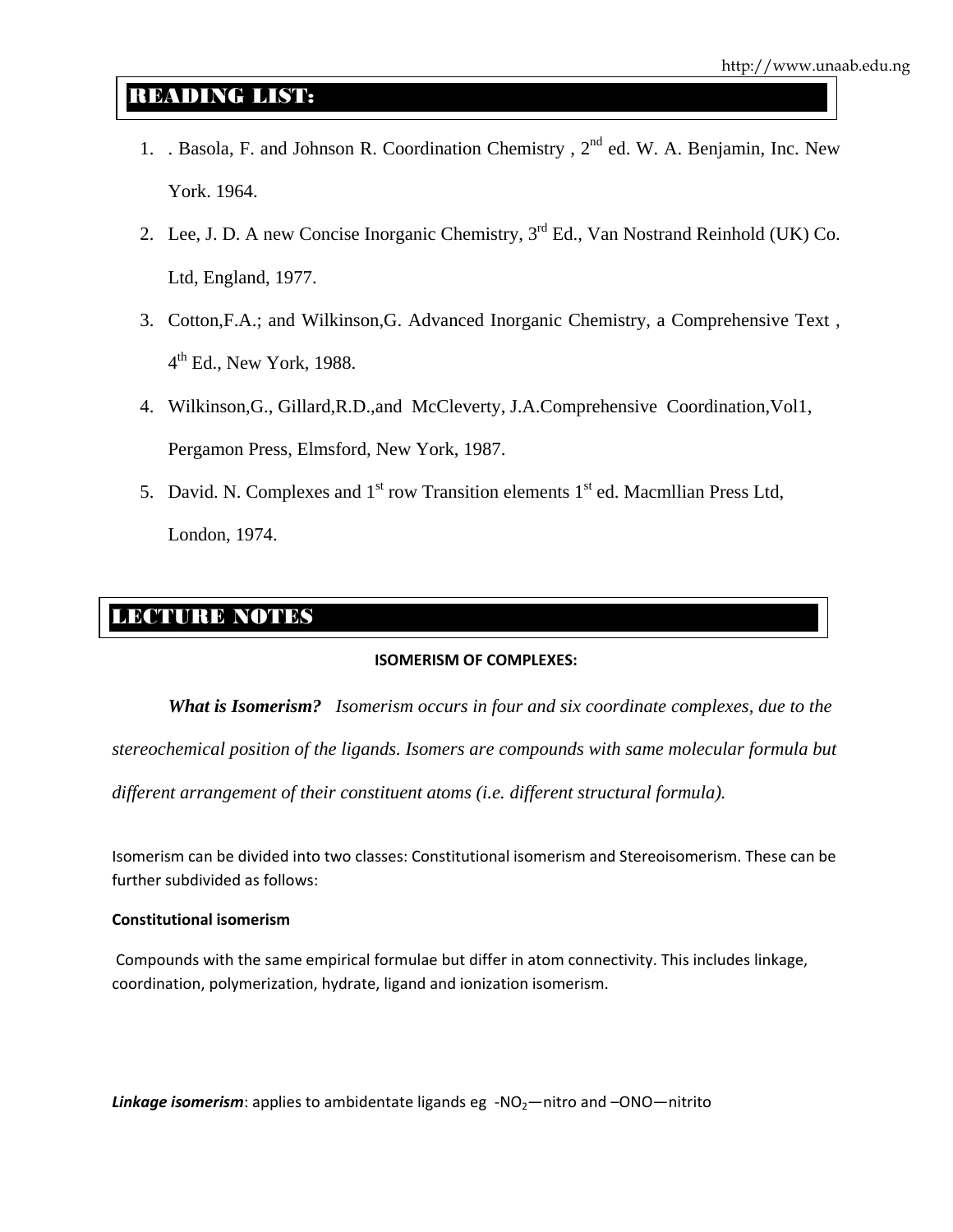

*Ionisation isomerism*: This occurs when isomers produce different ions in solution. Often there is an exchange of an anionic ligand with a counterion examples:  $[Co(NH<sub>3</sub>)<sub>5</sub>Cl]SO<sub>4</sub>(give a white precipitate with$ BaSO<sub>4</sub> and no precipitate with AgNO<sub>3</sub>) and [Co(NH<sub>3</sub>)<sub>5</sub>SO<sub>4</sub>]Cl (give a white precipitate with AgNO<sub>3</sub> and no precipitate with BaSO<sub>4</sub>).

*Hydrate isomerism*: This is a type of ionization isomerism. Example,  $[Cr(OH<sub>2</sub>)<sub>6</sub>]Cl<sub>3</sub>$ , [CrCl(OH<sub>2</sub>)<sub>5</sub>]Cl<sub>2</sub>.H<sub>2</sub>O, [CrCl<sub>2</sub>(OH<sub>2</sub>)<sub>4</sub>]Cl.2H<sub>2</sub>O {With AgNO<sub>3,</sub> 1, 2, 3 Cl<sup>-</sup> ions are precipitated respectively}.  $[CrCl<sub>3</sub>(H<sub>2</sub>O)<sub>6</sub>]$  has three differently coloured isomers with different conductivities in aqueous solution, since they produce different number of ions.

| <b>Molecular</b><br>Formula | Moles of ion<br>deduced from<br>conductivity | <b>Number of Chloride</b><br>ion deduced from<br>AgCl ppt | <b>Structural Formula</b> | Colour      |
|-----------------------------|----------------------------------------------|-----------------------------------------------------------|---------------------------|-------------|
| $CrCl3(H2O)6$               | 4                                            | 3                                                         | $[Cr (H2O)6]+3.3Cl-$      | Violet      |
| $CrCl3(H2O)6$               | 3                                            | 2                                                         | $[Cr(H2O)5Cl]+2.2Cl-.H2O$ | Light green |
| $CrCl3(H2O)6$               | 2                                            |                                                           | $[Cr(H2O)4Cl2]+.Cl-.2H2O$ | Dark green  |

They precipitate different amount of AgCl with AgNO<sub>3</sub> solution because they contain different number of free chloride ions (Cl<sup>-</sup>).

*Coordination isomerism*: This occurs when ligands are distributed differently between the two metal centres, for example  $[Co(NH_3)_4][PtCl_4]$  and  $[Pt(NH_3)_4][CoCl_4]$ ,  $[Pt^{II}(NH_3)_4][Pt^{IV}Cl_6]$  and  $[Pt^{IV}(NH_3)_4Cl_2][Pt^{II}Cl_4]$ 

*Polymerisation isomerism*: Here the isomers have the same empirical formula with different values of *n*. For example,  $[Pt(NH<sub>3</sub>)<sub>4</sub>][PtCl<sub>4</sub>]$  and  $[Pt(NH<sub>3</sub>)<sub>2</sub>Cl<sub>2</sub>]----both$  polymers have the empirical formula  $[Pt(NH_3)_2Cl_2]_n.$ 

**Ligand Isomerism**: Here, the ligands have different isomeric forms, example,  $[CoCl(en)_2(NH_2C_6H_4Me)Cl_2]$ - $NH<sub>2</sub>C<sub>6</sub>H<sub>4</sub>Me-toluidine could be 0-$ , m- or p-form.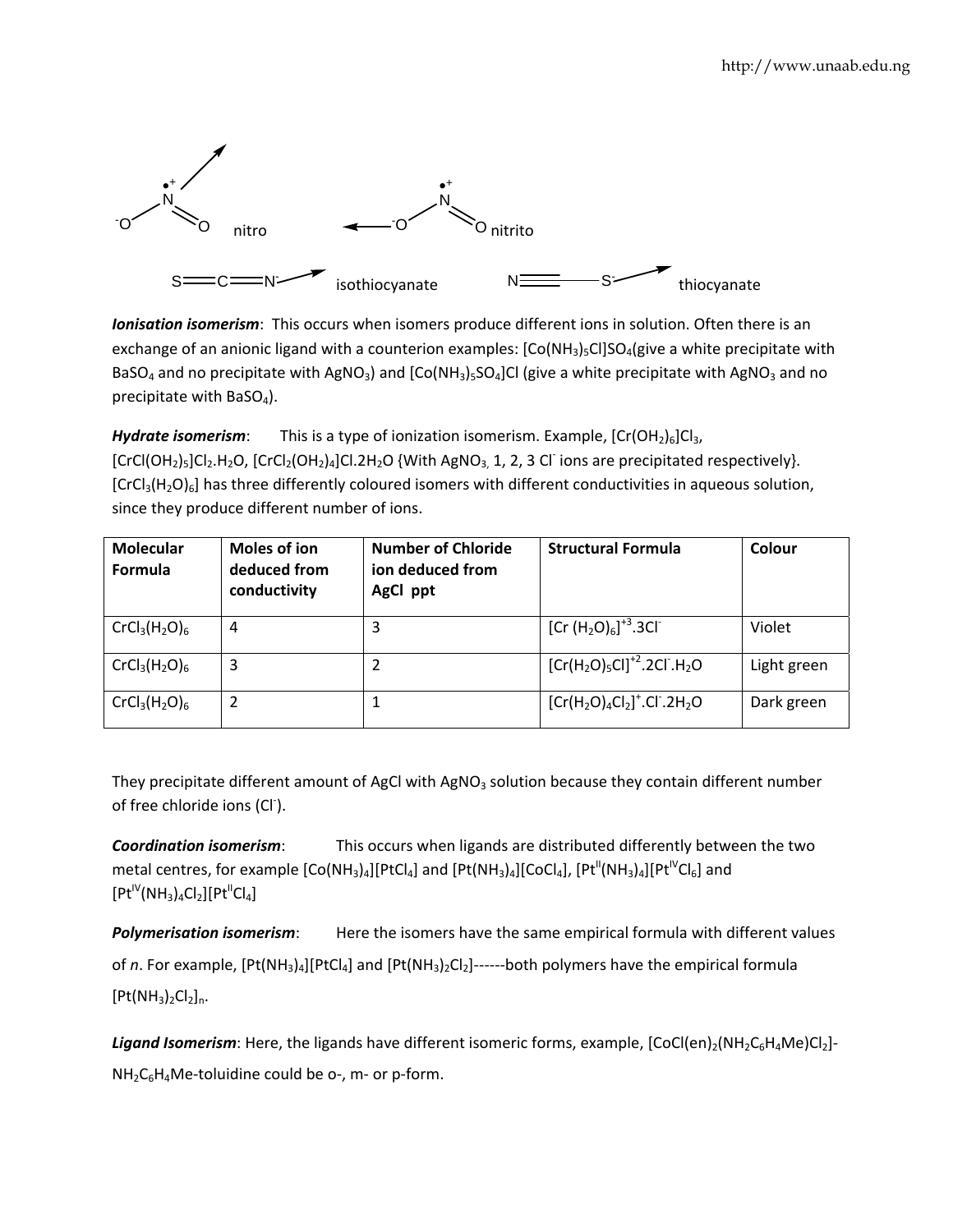### **Stereoisomerism**

Same connectivities but individual atoms are arranged differently in space. This includes geometrical and optical isomerism.

Geometrical isomerism: This is based on how the ligands are arranged around the metal. This occurs especially around 6-coodinates-octahedral and 4-coordinates-square planar.

**6-coordinate complexes** of the type  $MA_2B_4$  exhibit cis/trans (geometric) isomerism.



Example:  $[CO(NH_3)_4Cl_2]^+Cl^-$ 

The cis form is blue-violet coloured crystals while the trans form is green coloured crystals. The structures of these isomers differ in the orientation of the two chloride ions around the  $\text{Co}^{3+}$  ion. In the trans isomer, the chlorides occupy positions across from one another in the octahedron. In the cis isomer, they occupy adjacent positions.

The type  $MA_3B_3$  exhibit meridonal(*mer-*)/facial(*fac-*).



4-coordinates-Cis/trans isomers are also possible in four-coordinate complexes that have a square-planar geometry. The figure (PtCl<sub>2</sub>(NH<sub>3</sub>)<sub>2</sub>) shows the structures of the *cis* and *trans* isomers of dichlorodiammineplatinum(II). The cis isomer is used as a drug to treat brain tumors, under the trade name cisplatin.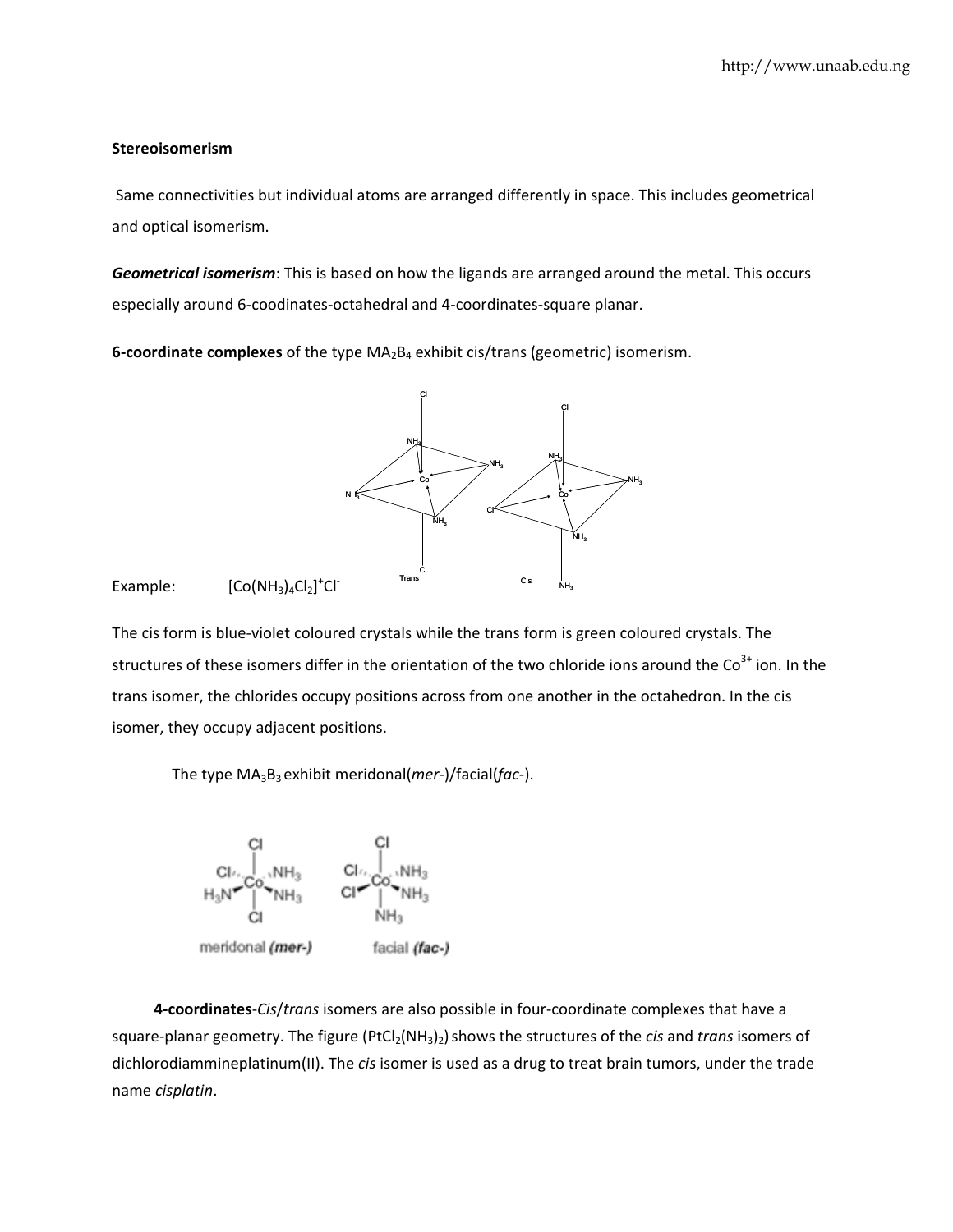

Optical isomers have the ability to rotate plane-polarized light in opposite **Optical isomerism:** directions. Optical isomers exist when the molecules of the substances are mirror images but are not superimposable upon one other.



For example [Co(en)<sub>3</sub>], an octahedral compound

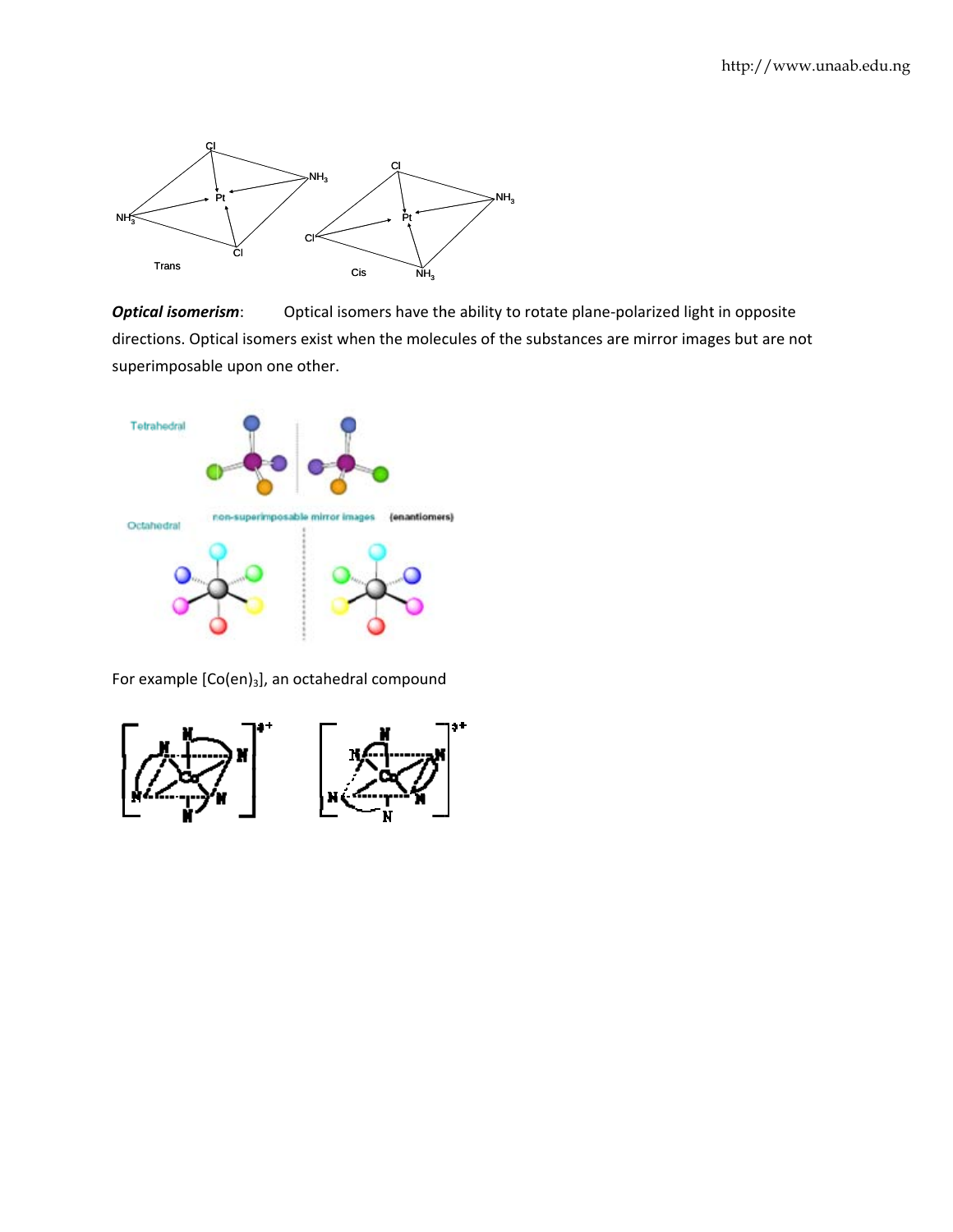### **VALENCE BOND THEORY:**

This theory considers which atomic orbital on the metal is used for bonding. Ligands must have a lone pair of electrons and the metal must have an empty orbital of suitable energy available for bonding. It involves promotion of electrons to another orbital giving rise to hybrid orbitals (that is different hybridization).

### **Limitations**

1. Provides no explanation for their electronic spectra or their kinetic inertness which is characteristic

of low spin  $d^6$ .

2. Doesnot explain why the magnetic properties vary with temperature

## **Application of VBT to Coordination Compounds**

the sp, sp<sup>2</sup>, sp<sup>3</sup>, dsp<sup>3</sup>, and  $d^2sp^3$  orbitals. It is easy to apply the valence-bond theory to some coordination complexes:

1.  $Co(NH_3)_6^{3+}$  ion. We start with the electron configuration of the transition- metal ion.

$$
\text{Co}^{3+}\text{: [Ar]} 3d^6
$$

We then look at the valence-shell orbitals and note that the 4s and 4p orbitals are empty.

# $Co^{3+}$ : [Ar]  $3d^{6}$   $4s^{0}$   $4p^{0}$

Concentrating the 3d electrons in the  $d_{xy}$ ,  $d_{xz}$ , and  $d_{yz}$  orbitals in this subshell gives the following electron configuration.



The  $3d_{x-y}^{2}$ ,  $3d_{z}^{2}$ , 4s, 4p<sub>x</sub>, 4p<sub>v</sub> and 4p<sub>z</sub> orbitals are then mixed to form a set of empty  $d^{2}sp^{3}$  orbitals that point toward the corners of an octahedron. Each of these orbitals can accept a pair of nonbonding electrons from a neutral NH<sub>3</sub> molecule to form a complex in which the cobalt atom has a filled shell of valence electrons.

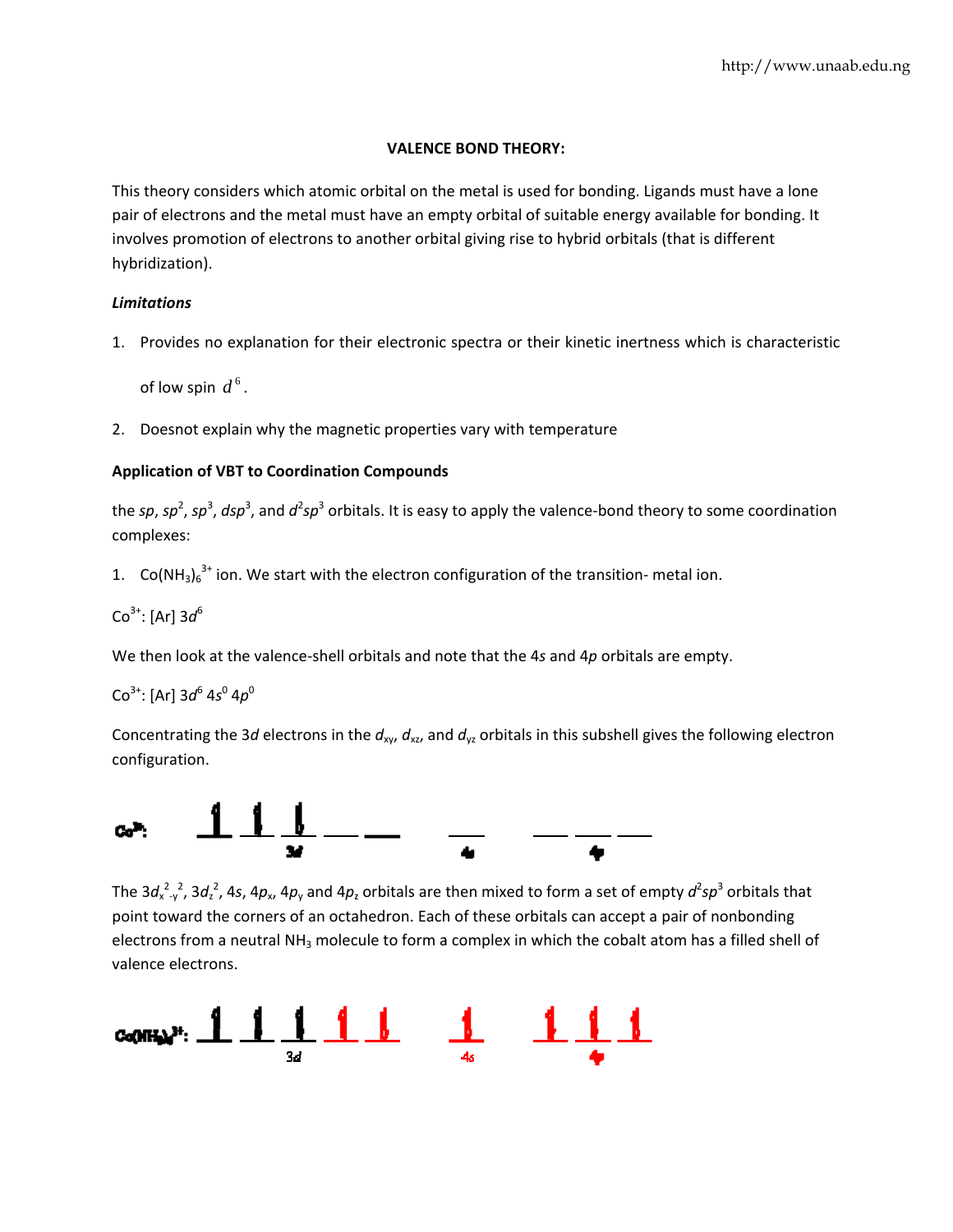2. At first glance, complexes such as the  $Ni(NH_3)_6^{2+}$  ion seem hard to explain with the valence-bond

theory. We start, as always, by writing the configuration of the transition-metal ion.

 $Ni^{2+}$ : [Ar]  $3d^{8}$ 

This configuration creates a problem, because there are eight electrons in the 3d orbitals. Even if we invest the energy necessary to pair the 3d electrons, we can't find two empty 3d orbitals to use to form a set of  $d^2sp^3$  hybrids.



There is a way around this problem. The five 4d orbitals on nickel are empty, so we can form a set of empty  $sp^3d^2$  hybrid orbitals by mixing the  $4d_{x-y}^2$ ,  $4d_z^2$ ,  $4s$ ,  $4p_x$ ,  $4p_y$  and  $4p_z$  orbitals. These hybrid orbitals then accept pairs of nonbonding electrons from six ammonia molecules to form a complex ion.



The valence-bond theory therefore formally distinguishes between "inner-shell" complexes, which use 3d, 4s and 4p orbitals to form a set of  $d^2sp^3$  hybrids, and "outer-shell" complexes, which use 4s, 4p and 4d orbitals to form  $sp^3d^2$  hybrid orbitals.

- 3. Fe(III)---  $d^5$  --High spin-octahedral will have  $sp^3d^2$  hybrids, Low spin-will have  $d^2sp^3$  hybrids
- 4. Cr(III)---  $d^3$ ,  $d^2sp^3$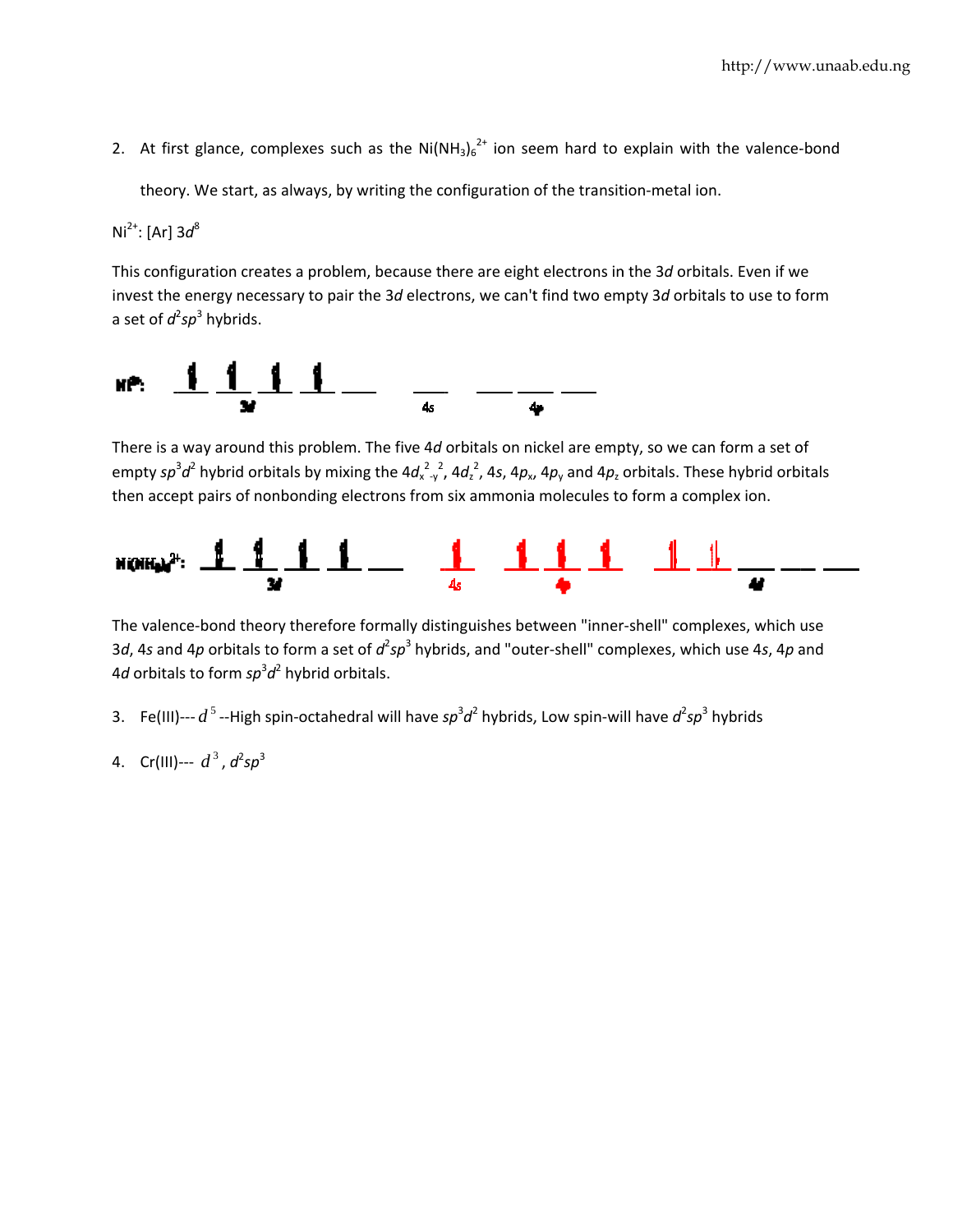### **CRYSTAL FIELD THEORY**

In crystal field theory, a ligand lone pair is modeled as a point negative charge. This theory tried to describe the effect of the electrical field of neighboring ions on the energies of the valence orbitals of an ion in a crystal. Crystal field theory made the following assumptions:

- 1. Ligands are treated as point charges
- 2. There is no interaction between metal orbitals and ligand orbital
- 3. The d-orbitals on the metal all have the same energy (degenerate) in the free atom. This is

destroyed when a complex is formed because the orbital

Crystal field theory was developed by considering two compounds: manganese(II) oxide, MnO, and copper(I) chloride, CuCl.



## **Octahedral Crystal Fields**

For this model, the 6-point negative charges representing the ligands interact strongly with the central metal ion and the stability of the complex stems in large part from the attractive interaction between opposite charges.

In the presence of the octahedral crystal field, d orbitals are split into a lower energy triply degenerate set ( $t_{2g}$ ) and a higher energy doubly degenerate set ( $e_g$ ) separated by  $\Delta_g$  or 10Dq(crystal field splitting energy). The energy difference between the actual distribution of electrons and that for all electrons in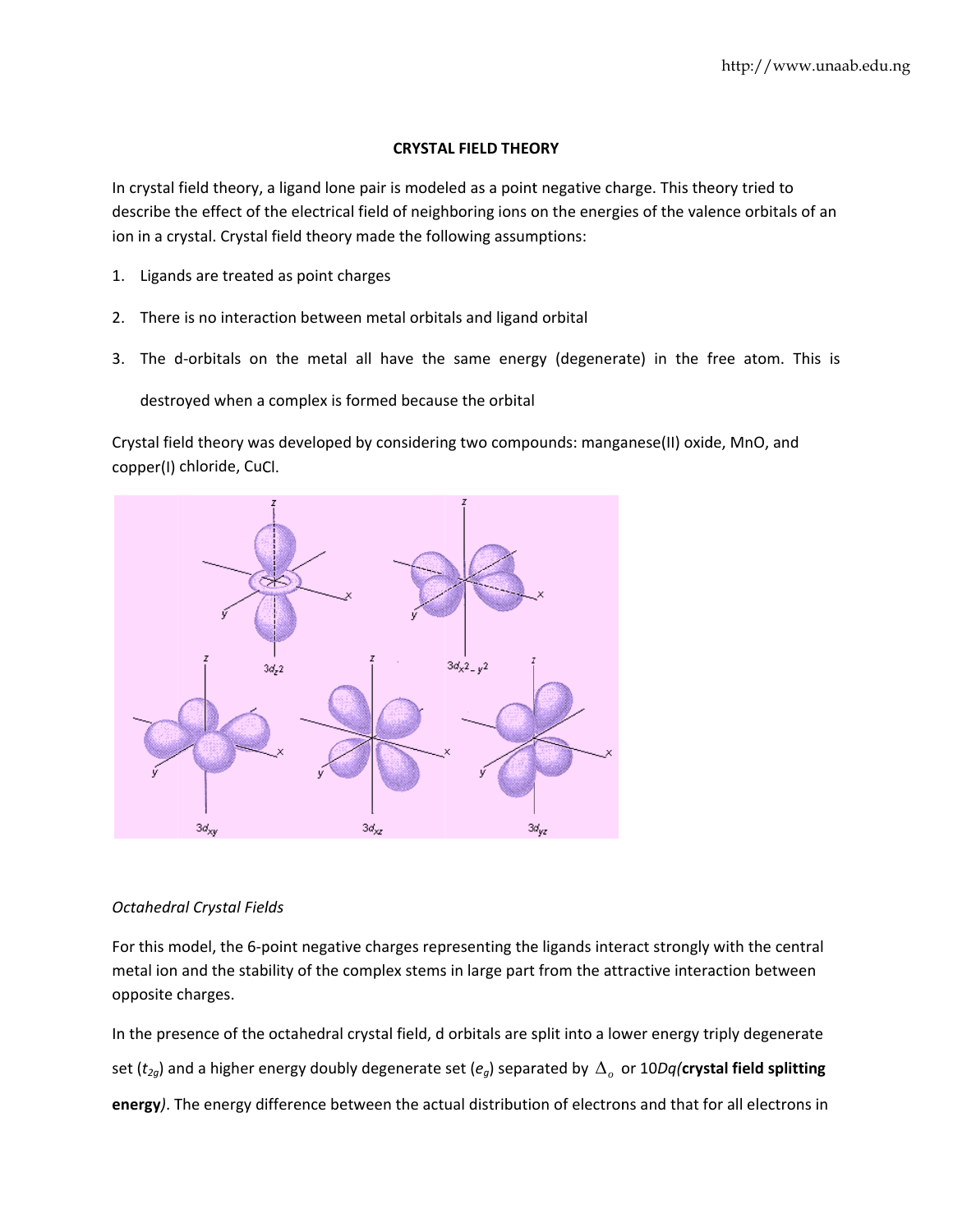the uniform field levels is called the **crystal field stabilization energy** (CFSE)[This is the measure of the net energy of occupation of the d orbitals relative to their mean energy]. The energy level in which the negative charge due to the ligands is evenly distributed over a sphere instead of being localized at six points defines the barycentre of the arrays of levels. The two  $e_g$  orbitals lie  $\frac{3}{5}\Delta_o$  above the barycentre and the three  $t_{2g}$  orbitals lie at  $\frac{2}{5}\Delta_{O}$  below it.



[The Dq notation has mathematical origins in CFT but  $\Delta_{\rho}$  is preferred because of its experimentally determined origin.]

The size of  $\Delta_o$  can be measured easily using UV-Vis spec.

Example: [Ti(OH $_2$ ) $_6$ ] $^3{\scriptstyle\texttt{+}}$ , hexaaquatitanium(III) ion (Ti=d $^4$ ). The complex absorbs light of the current wavelength (energy) to promote the electron from the t $_{2g}$  level to the  $e_g$  level.(20300cm $^{\text{-}1}$ =493nm)



*1kJmol‐<sup>1</sup> = 83.7cm‐<sup>1</sup>*

 $\Delta_{\rho} = 20300 / 83.7 = 243 k J mol^{-1}$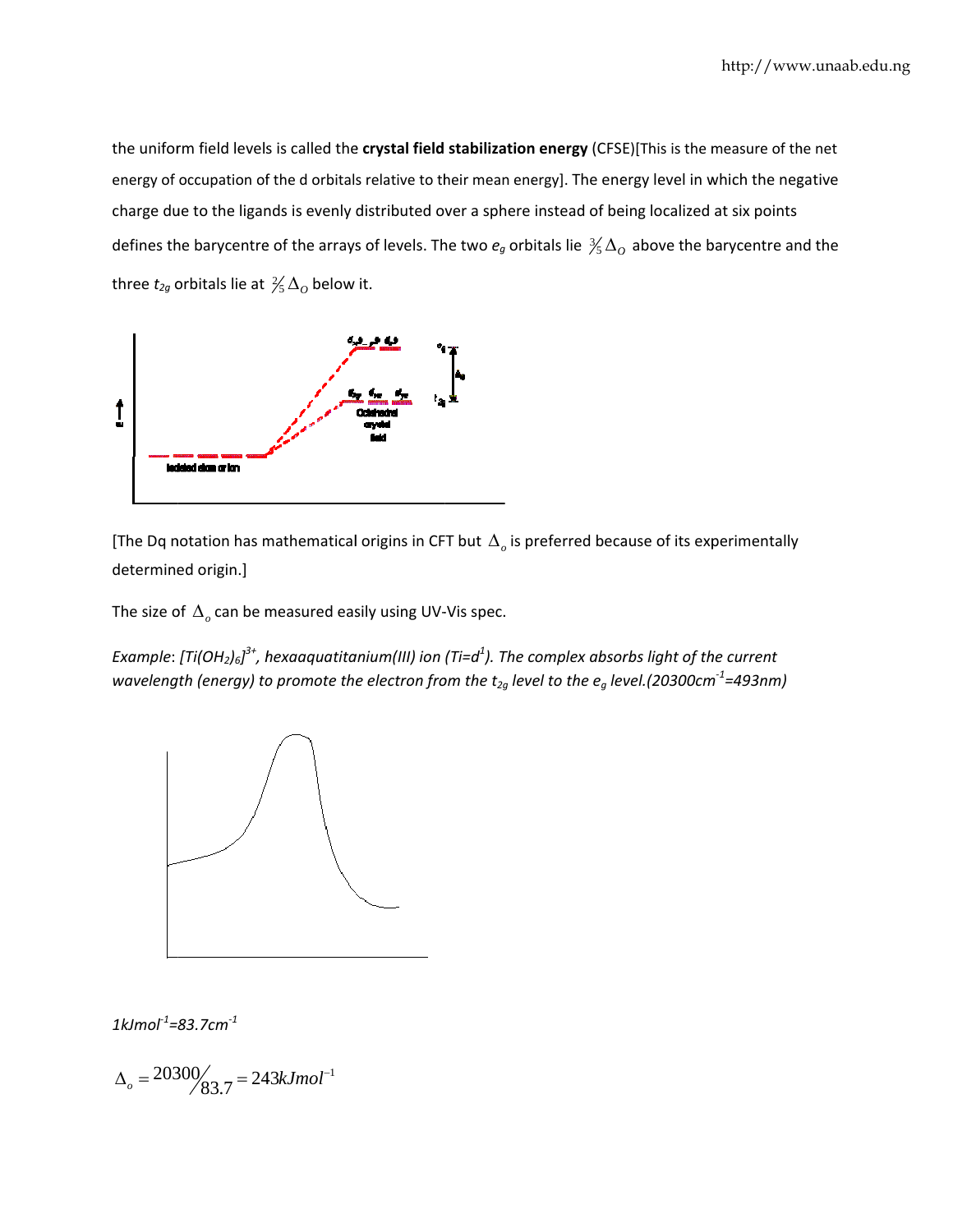The single d electron occupies an energy level  $\frac{2}{5}\Delta_{O}$  which is below the average energy of the d orbitals *because of the CFSE of the d‐orbitals.*

 $CFSE = \frac{2}{5} \times 243 = 97 kJmol^{-1}$  As a result the complex is stable.

The magnitude of Δ*<sup>o</sup>* depends on three factors

- 1. the nature of the ligands
- 2. the charge of the metal ion
- 3. The position of the metal in the periodic table(whether the metal is in  $1^{st}$ ,  $2^{nd}$  or  $3^{rd}$  row)

The strength of the crystal field are classified either as weak file or strong field

Δ*<sup>o</sup>* (weak field)**<** Δ*<sup>o</sup>* (strong field)

*Explanation for Factors*

*Factor 1:The spectrochemical series of ligands:*

CO≈ CN> Phen> Bpy> en > NO<sub>2</sub> > NH<sub>3</sub> > -<u>N</u>CS > H<sub>2</sub>O≈ [ox]<sup>2-</sup>> OH F -<u>S</u>CN > Cl > Br > ||I

strong‐field ligands **because and the strong**‐field ligands and the strong‐field ligands and the strong strong me

 $\overrightarrow{Decreasin g\Delta_o}$ 

*NB: Ligands with same donor atoms are close together in the series.*

*Factors 2&3: Identity of the central metal ion*

 $Pt^{4+}$ >  $Ir^{3+}$ >  $Pd^{4+}$ >  $Ru^{3+}$ >  $Rh^{3+}$ >  $Mo^{3+}$ >  $Co^{3+}$  >  $Cr^{3+}$  >  $Fe^{3+}$  >  $V^{2+}$  > $Fe^{2+}$  >  $Co^{2+}$  >  $Ni^{2+}$  Mn<sup>2+</sup>

strong‐field ligands weak‐field ligands

 $\overrightarrow{Decrea \sin g\Delta_0}$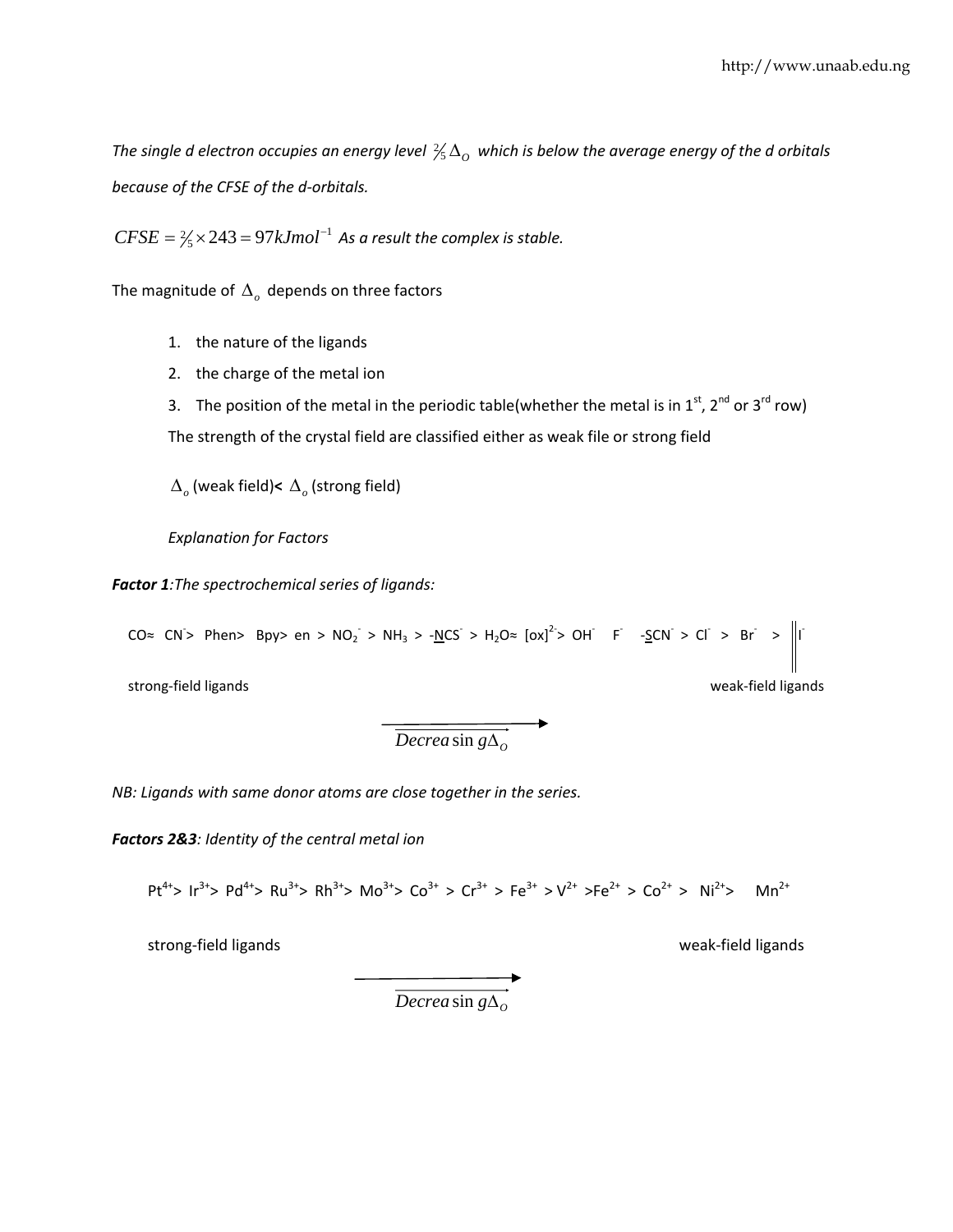*The value of* Δ*<sup>o</sup> increases with increasing oxidation number of the central metal ion. The variation of oxidation number reflects the smaller size of more highly charged ions and consequently shorter metal‐ ligand distances and stronger interaction energies.*

The value of  $\Delta$  increases down the group. This reflects the larger size of the 4d and 5d orbitals *compared with the compact 3d orbitals and the consequent stronger interaction of the ligands.*

### *High and Low spin octahedral complexes*

The ground state configuration of a complex reflects the relative values of the CFSE parameter and the pairing energy.

*Demonstration*



For C: When the electrons pair up as for C above, it experiences a strong coulombic repulsion between the spin‐paired electrons which is called pairing energy P.

C is  $t^4_{2g}$  , CFSE=1.6 $\Delta_o$ , therefore, the pairing energy is P and the net stabilization is 1.6 $\Delta_o$ -P.

For D: There is no pairing energy. D is  $t_{2g}^3 e^1_{g}$  , CFSE=-(3 x0.4  $\Delta_o$  )+0.6  $\Delta_o$  =0.6  $\Delta_o$ 

Therefore, if Δ*<sup>o</sup>* <P this is for high spin(Weak field), If Δ*<sup>o</sup>* >P, this is for low spin(Strong field)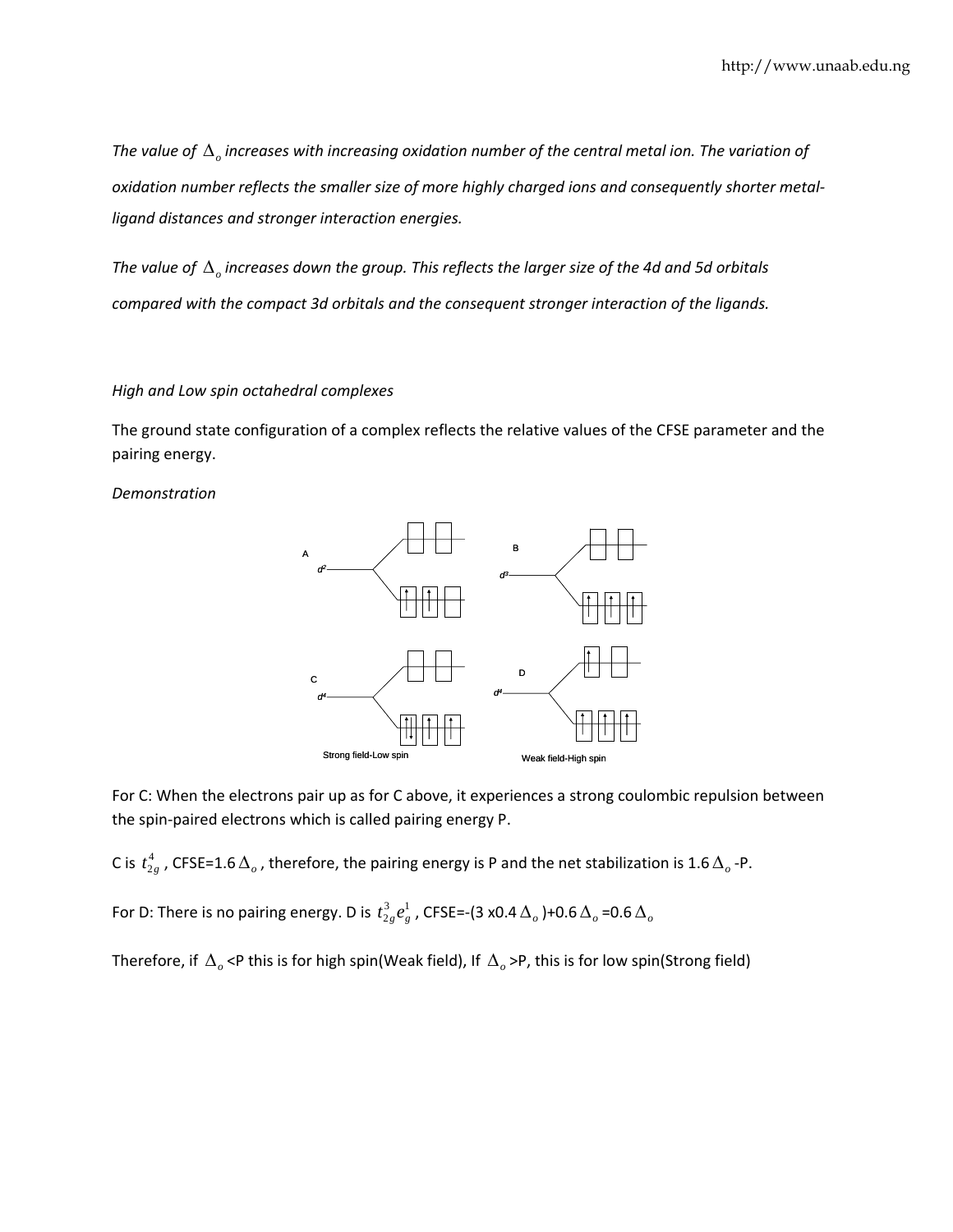| $d^n$    | High spin=Weak field        |                           | Low spin=Strong field       |                              |
|----------|-----------------------------|---------------------------|-----------------------------|------------------------------|
|          | Electronic<br>configuration | CFSE                      | Electronic<br>configuration | <b>CFSE</b>                  |
| $d^1$    | $t_{2g}^1e_g^0$             | $-0.4\Delta$ <sub>o</sub> |                             |                              |
| $d^2$    | $t_{2g}^{2}e_{g}^{0}$       | $-0.8\Delta$ <sub>o</sub> |                             |                              |
| $d^3$    | $t_{2g}^{3}e_{g}^{0}$       | $-1.2\Delta$ <sub>o</sub> |                             |                              |
| $d^4$    | $t_{2g}^{3}e_{g}^{1}$       | $0.6\Delta$ <sub>o</sub>  | $t_{2g}^{4}e_{g}^{0}$       | $-1.6\Delta$ <sub>o</sub> +P |
| $d^5$    | $t_{2g}^3e_g^2$             | 0                         | $t_{2g}^{5}e_{g}^{0}$       | $-2.0\,\Delta_{0}$ +2P       |
| $d^6$    | $t_{2g}^{4}e_{g}^{2}$       | $-0.4\Delta$ <sub>o</sub> | $t_{2g}^{6}e_{g}^{0}$       | $-2.4\Delta_{o}$ +2P         |
| $d^7$    | $t_{2g}^5 e_{g}^2$          | $-0.8\Delta$ <sub>o</sub> | $t_{2g}^{6}e_{g}^{1}$       | $-1.8\Delta_{0}$ +P          |
| $d^8$    | $t_{2g}^{6}e_{g}^{2}$       | $-1.2\Delta$ <sub>o</sub> |                             |                              |
| $d^9$    | $t_{2g}^{6}e_{g}^{3}$       | $-0.6\Delta$ <sub>o</sub> |                             |                              |
| $d^{10}$ | $t_{2g}^{6}e_{g}^{4}$       | 0                         |                             |                              |

Eg for  $d^6$  , CFSE=-(4x0.4  $\Delta$ <sub>o</sub> +(2x0.6)=-0.4  $\Delta$ <sub>o</sub>

Low spin  $d^6$ =2.4  $\Delta_o$  x2P and not 3P because for spin pairing associated with the two pairs of electrons in excesses of the one in the high spin configuration.

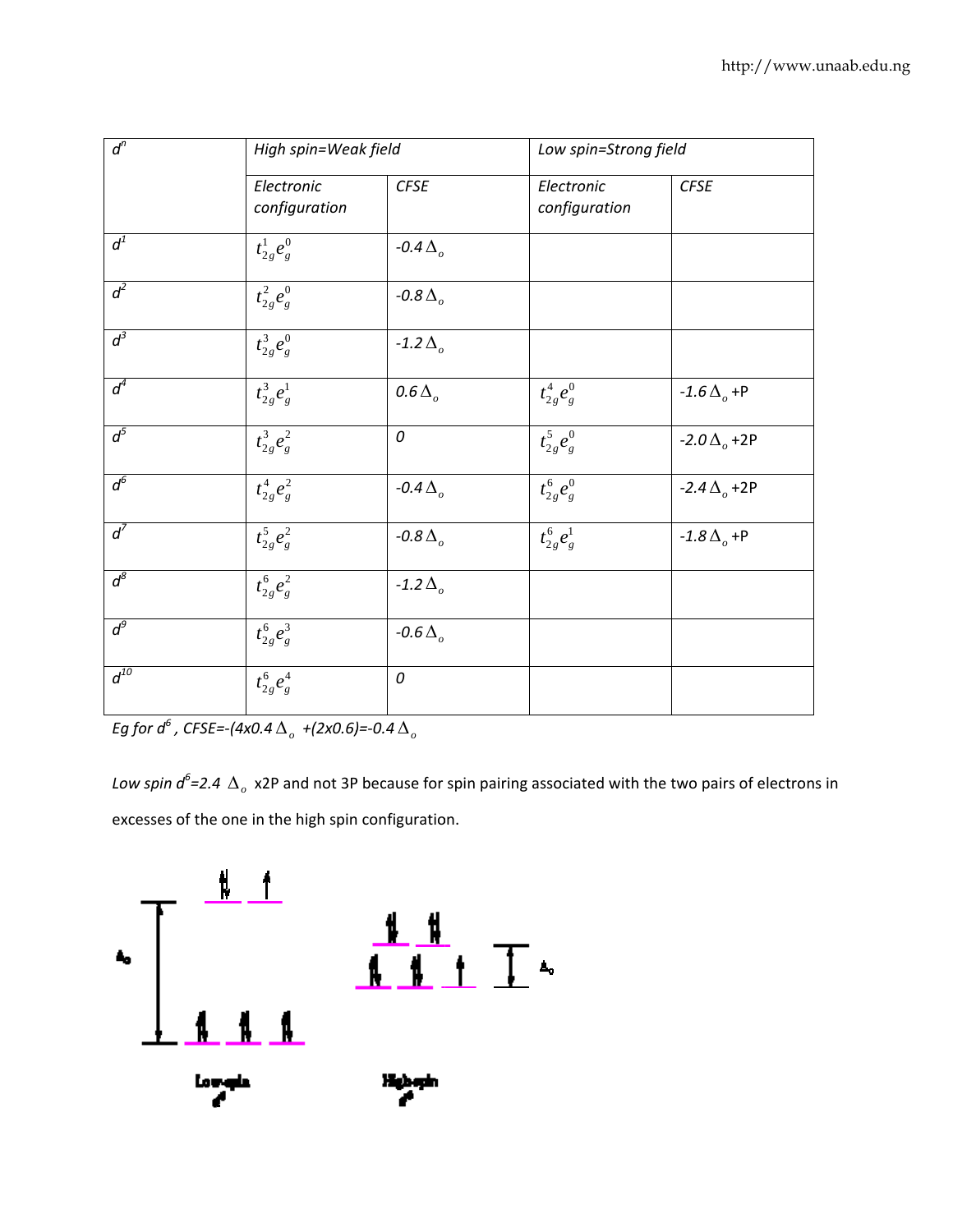### **Tetrahedral Crystal Fields**

Here the  $e$  orbitals lie below the  $t_2$  orbitals. Thee effect of a tetrahedral crystal filed on a set of d orbitals is to split them into 2 sets: the  $e$  pair(which points directly at the ligands) lies lower in energy than the  $t_2$ triplet (which points more directly towards the ligands).

 $\Delta_t = \frac{4}{9} \Delta_0$ 

Thee pairing energy is invariably more favorable than  $\Delta_t$  and only high spin tetrahedral complexes are commonly encountered CFSE calculated as in octahedral but with reverse of  $e = \frac{3}{5}\Delta_t$  and  $t_2 = -\frac{2}{5}\Delta_t$ .



The d<sup>n</sup> complexes have these configuration:  $e^1, e^2, e^2t_2^1, e^2t_2^2, e^2t_2^3, e^3t_2^3, e^4t_2^3, e^4t_2^4, e^4t_2^5, e^4t_2^6$  as n increases from 1 to 10.

Example: Each Cu<sup>+</sup> ion in copper(I) chloride is surrounded by four Cl ions arranged toward the corners of a tetrahedron, as shown in the figure below. CuCl is therefore a model for a tetrahedral complex in which a transition-metal ion is coordinated to four ligands.



Once again, the negative ions in the crystal split the energy of the d atomic orbitals on the transitionmetal ion. The tetrahedral crystal field splits these orbitals into the same  $t_{2g}$  and  $e_g$  sets of orbitals as does the octahedral crystal field.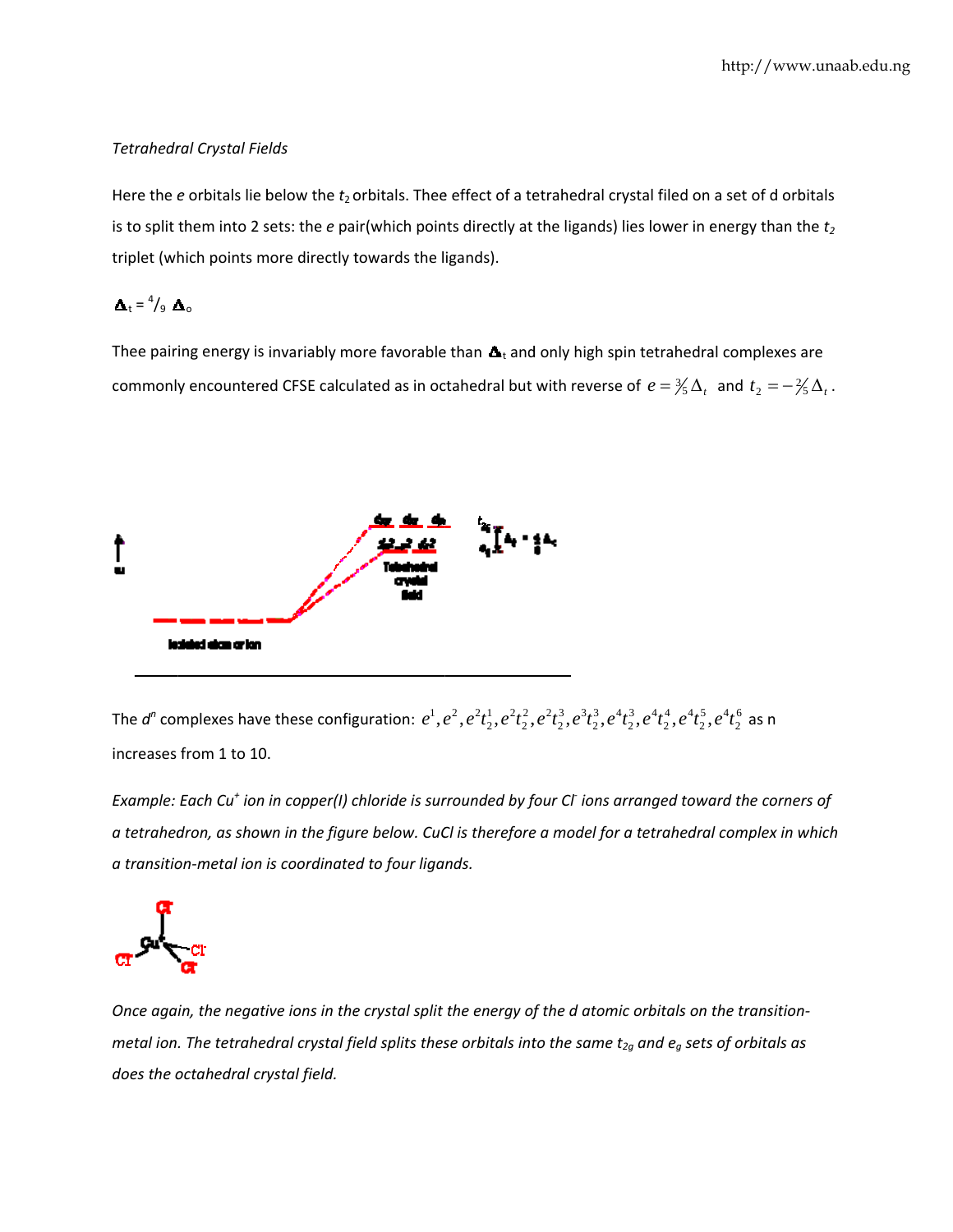To understand the splitting of d orbitals in a tetrahedral crystal field, imagine four ligands lying at alternating corners of a cube to form a tetrahedral geometry, as shown in the figure below. The  $d_{x-y}^{2}$  and  $d_z^2$  orbitals on the metal ion at the center of the cube lie between the ligands, and the  $d_{xy}$ ,  $d_{xz}$  and  $d_{yz}$ orbitals point toward the ligands. As a result, the splitting observed in a tetrahedral crystal field is the opposite of the splitting in an octahedral complex. Because a tetrahedral complex has fewer ligands, the magnitude of the splitting is smaller. The difference between the energies of the  $t_2$  and e orbitals in a tetrahedral complex ( $\Delta_t$ ) is slightly less than half as la lexes ( $\Delta_0$ ).

### **Square-Planar Complexes**

The crystal field theory can be extended to square-planar complexes, such as Pt(NH<sub>3</sub>)<sub>2</sub>Cl<sub>2</sub>. A  $d^8$ configuration, coupled with a strong ligand field favours the formation of square planar complexes. The arrangement becomes energetically favorable when there are eight d electrons snd the crystal field is strong enough to farvour the low spin arrangement.

# $d_{yz}^2$   $d_{zx}^2$   $d_{z^2}^2$   $d_{xy}^2$

The splitting of the d orbitals in these compounds is shown in the figure below.



Many square planar complexes are found for the  $4d^8$  and  $5d^8$  complexes eg in Rh(I), Ir(I), Pt(II), Pd(II) and Au(III) where there is a large ligand field splitting. 3d metal complexes eg  $[NiX_4]^2$  with X as halogen is usually tetrahedral because CFSE is quite small. But if the ligand is high up in the spectrochemical series, it results in the formation of the square planar complex eg  $[Ni(CN)<sub>4</sub>]^{2}$ .

## Questions: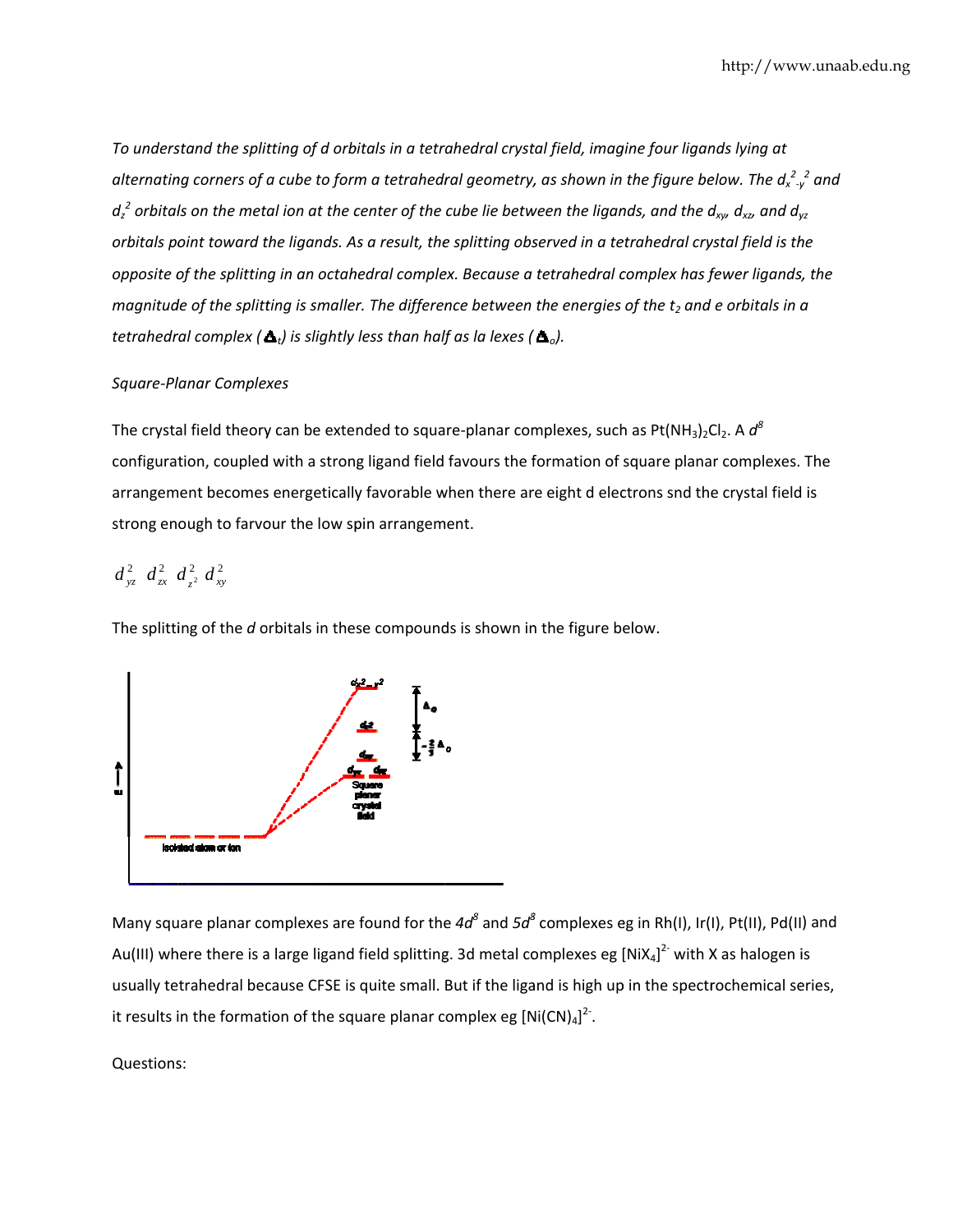- 1. Why is  $[NiCl_4]^2$  paramagnetic and  $[Ni(CN)_4]^2$  diamagnetic?
- 2. Why is  $[NiCl_4]^2$  tetrahedral and paramagnetic while  $[Pd(Cl)_4]^2$  and  $[Pt(Cl)_4]^2$  are square planar and diamagnetic?-due to larger CFSplitting energy observed for 2<sup>nd</sup> and 3<sup>rd</sup> metal ion compared with their 1<sup>st</sup> row congener.
- 3. Explain why the Co(NH<sub>3</sub>)<sub>6</sub><sup>3+</sup> ion is a diamagnetic, low-spin complex, whereas the CoF<sub>6</sub><sup>3-</sup> ion is a paramagnetic, high-spin complex

#### **Note**

Compounds in which all of the electrons are paired are diamagnetic  $-$  they are repelled by both poles of a magnet. Compounds that contain one or more unpaired electrons are paramagnetic — they are attracted to the poles of a magnet. The force of attraction between paramagnetic complexes and a magnetic field is proportional to the number of unpaired electrons in the complex. We can therefore determine whether a complex is high-spin or low-spin by measuring the strength of the interaction between the complex and a magnetic field.

Crystal field d orbital splitting diagrams for common stereochemistries.



#### **Ligand field theories**

The valence-bond model and the crystal field theory explain some aspects of the chemistry of the transition metals, but neither model is good at predicting all of the properties of transition-metal complexes. The CFT is defective because it treats ligands as point charges and doesnot account for the overlap of ligand and metal atom orbitals. Also, it cannot account for the ligand spectrochemical series.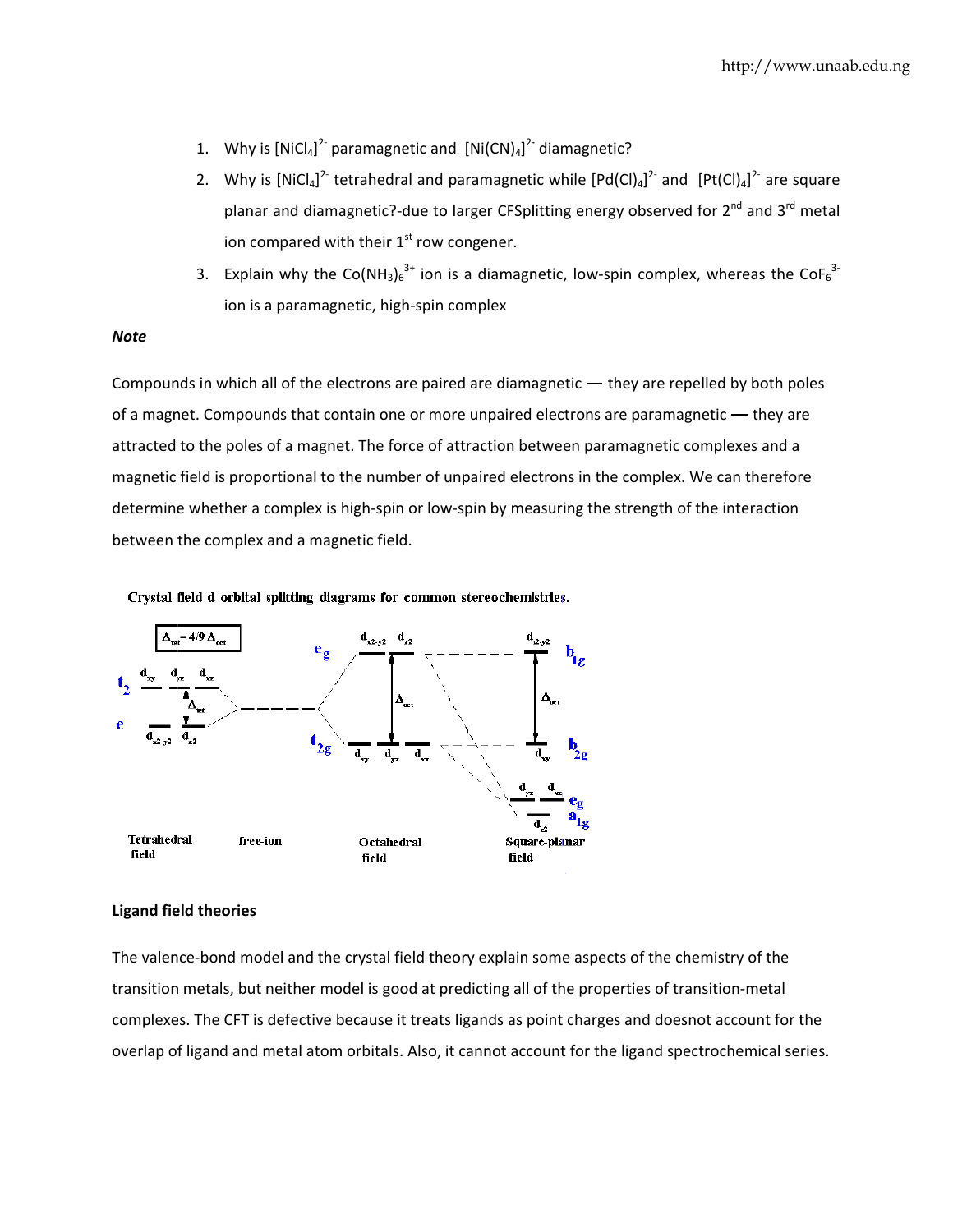A third model, based on molecular orbital theory, was therefore developed that is known as ligand-field theory. [Ligand-field theory is more powerful than either the valence-bond or crystal-field theories. Unfortunately it is also more abstract]. This theory concentrates on the d-orbitals of the central metal atom. It provides a more substantial framework for understanding the origins of  $\Delta_{o}$ .

### Illustration of the application of the MOT to d-block metal complexes:

### $\sigma$ -bonding

The ligand-field model for an octahedral transition-metal complex such as the  $Co(NH_3)_6^{3+}$  ion assumes that the  $3d$ , 4s, and 4p orbitals on the metal overlap with one orbital on each of the six ligands to form a total of 15 molecular orbitals, as shown in the figure below.



An MO diagram for the formation of  $[ML_6]^{n+}$  (where M is a first row metal) using the ligand group approach. The bonding only involves M-L o-interactions.

Six of these orbitals are bonding molecular orbitals, whose energies are much lower than those of the original atomic orbitals. Another six are antibonding molecular orbitals, whose energies are higher than those of the original atomic orbitals. Three are best described as nonbonding molecular orbitals, because they have essentially the same energy as the 3d atomic orbitals on the metal.

| Metal orbital         | <b>Symmetry Label</b>                           | Degeneracy |
|-----------------------|-------------------------------------------------|------------|
|                       | $a_{1g}$                                        |            |
| $P_x$ , $P_y$ , $P_z$ | $\mathfrak{r}_{\scriptscriptstyle 1\mathrm{u}}$ |            |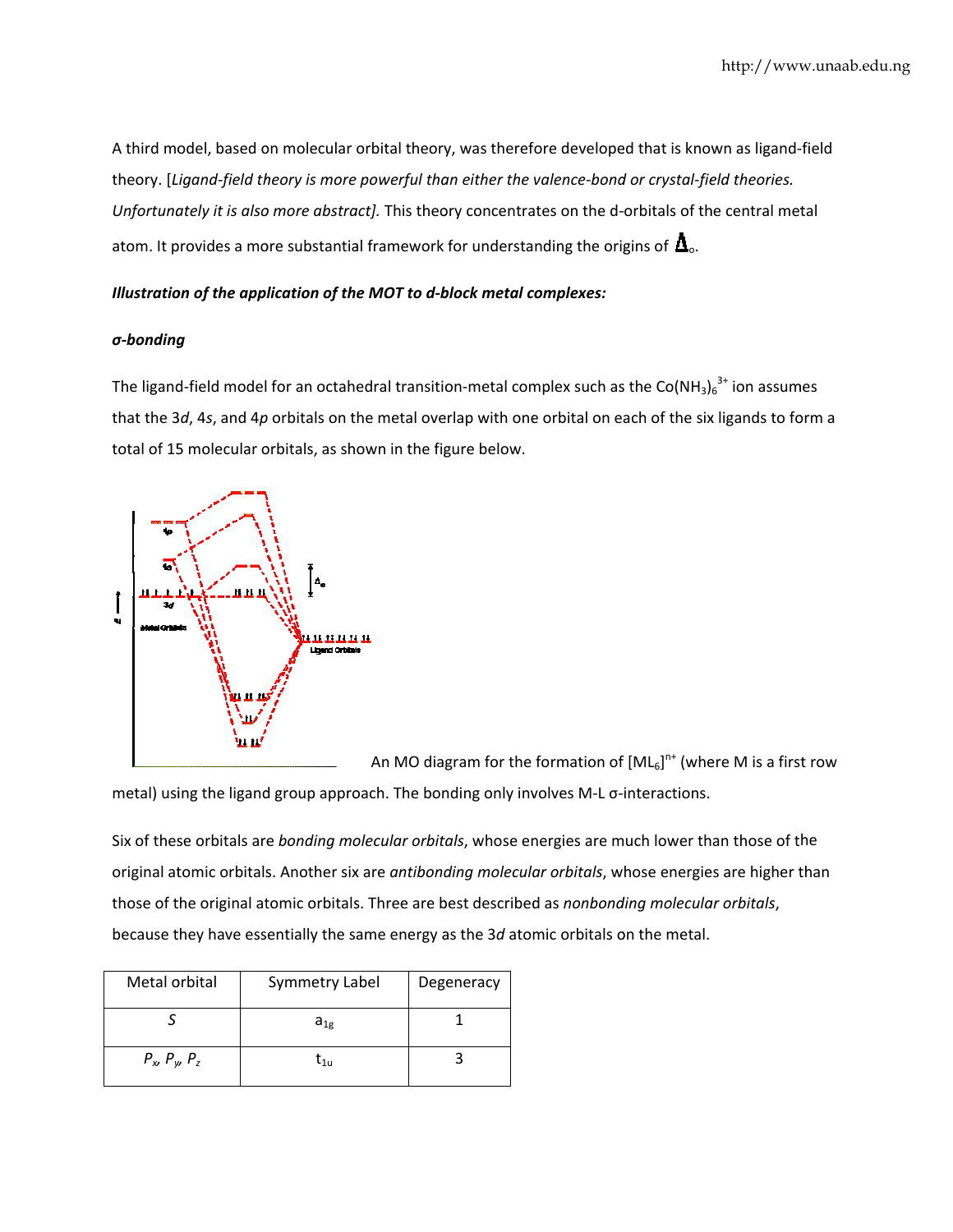| $d_{x^2-y^2}$ , $d_{z^2}$      | $e_{g}$  |  |
|--------------------------------|----------|--|
| $d_{xy}$ , $d_{xy}$ , $d_{yz}$ | $t_{2g}$ |  |

### Each ligand provide one pair of electrons.

Explanation: Ligand-field theory enables the 3d, 4s, and 4p orbitals on the metal to overlap with orbitals *on the ligand to form the octahedral covalent bond skeleton that holds this complex together. At the* same time, this model generates a set of five orbitals in the center of the diagram that are split into  $t_{2q}$ and  $e_q$  subshells, as predicted by the crystal-field theory. As a result, we don't have to worry about "inner-shell" versus "outer-shell" metal complexes. In effect, we can use the 3d orbitals in two different ways. We can use them to form the covalent bond skeleton and then use them again to form the orbitals *that hold the electrons that were originally in the 3d orbitals of the transition metal.*

### Example

- 1. Low spin  $[Co(NH_3)_6]^{3+}$  Has 18 electrons (valence 6 from Co(III) plus two each from each ligand) occupy the  $a_{1g}$ ,  $t_{1u}$ ,  $e_g$  and  $t_{2g}$  MOs bonding.
- 2. High Spin  $[CoF_6]^{3-}$ Has 18 electrons available: 12 occupying the  $a_{1g}$ ,  $t_{1u}$  and MOs(bonding), 4 electrons occupying the t<sub>2g</sub> level and the remaining 2 electrons occupying the  $e_g^*$  level.

The energy separation of the t<sub>2g</sub> and  $e_g^*$  level determine whether a complex is high spin or low spin.

### **Π‐bonding**

The metal  $d_{xy}$  ,  $d_{xy}$  , d<sub>yz</sub> atomic orbitals(t<sub>2g</sub> sets which are non-bonding in an (ML<sub>6</sub>)<sup>n+</sup>-σ-bonded complex) may overlap with ligands orbitals of the correct symmetry to give Π-interactions. This renders the t<sub>2g</sub> AO no longer nonbonding on the metal atom. There are two types of ligand: Π donor and Π‐acceptor.

*Π donor*: This is a ligand that donates electrons to the metal centre in an interaction that involves a filled ligand orbital and an empty metal orbitals. This includes Cl-, Br-, OH-, H<sub>2</sub>O, I-. The metal-ligand Π‐interaction involves transfer of electrons from filled ligand p‐orbitals to the emtal centre. Thus the electron density is transferred from the ligand to the metal. This type of complex is favored when the central metal has a high oxidation state and is short of electrons. This ligand Π orbitals are lower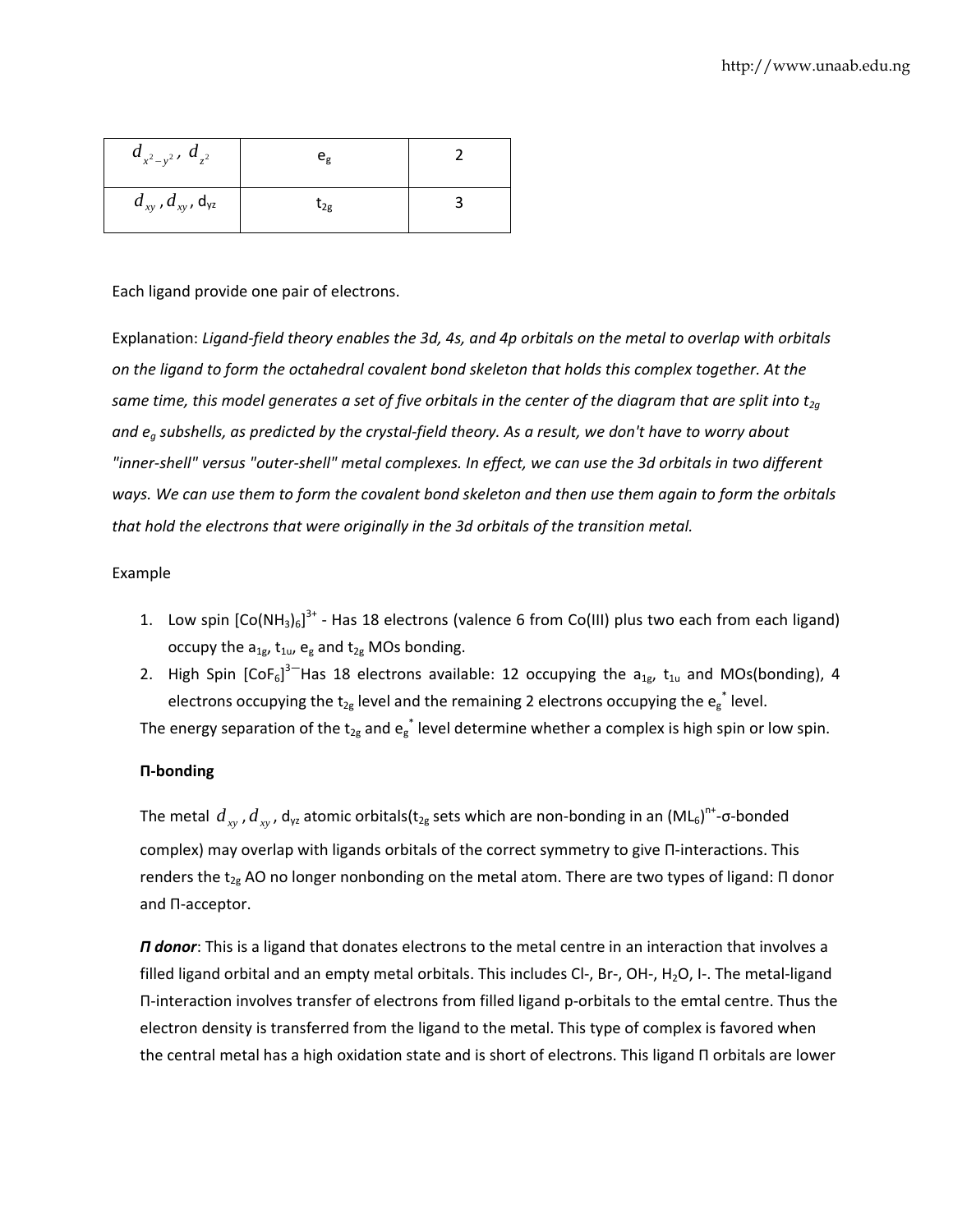in energy than the metal t<sub>2g</sub> orbitals. The delocalization of Π electrons from the ligand to the metal reduces the value  $\Delta_{\scriptscriptstyle\rm o.}$ 

*Π-acceptors*: Examples are CO, CN<sup>-</sup>, NO<sup>+</sup>, N<sub>2</sub> and alkenes. The metal-ligand Π bonds arise from the back donation of electrons from the metal centre to vacant antibonding orbitals on the ligands. The Π-acceptors ligands have empty Π orbitals. The Π orbitals of the ligands are of higher energy than the metal t<sub>2g</sub> orbitals. No electrons are added as the ligand Π orbitals are empty but the Πinteraction increases the value of  $\Delta_{\circ}$ 

This accounts for the position of the strong field ligands at the right of the spectrochemical series.

## **JAHN-TELLER EFFECT**

According to the Jahn-Teller theorem, any molecule or complex ion in an electronically degenerate state will be unstable relative to a configuration of lower symmetry in which the degeneracy is absent. The chief applications of this theorem in transition-metal chemistry are in connection with octahedrally coordinated metal ions with high-spin  $d^4$ , low-spin  $d^7$ , and  $d^9$  configurations; in each of these cases the  $t_{2g}$  orbitals are all equally occupied (either all half filled or all filled) and there is a single electron or a single vacancy in the  $e_g$  orbitals. Either an  $e_g$  or an  $e_g^{-3}$  configuration gives rise to a doubly degenerate (*E*) ground state, and thus a distortion of the octahedron is expected. In other words, high-spin  $d^4$ , low-spin  $d^7$ , and  $d^9$  ions should be found in distorted, not regular, octahedral environments. It has been found by experiment that, with few possible exceptions, this is the case. The exceptions do not necessarily constitute violations of the Jahn-Teller theorem, because the slightness of the distortions may be within experime ntal error.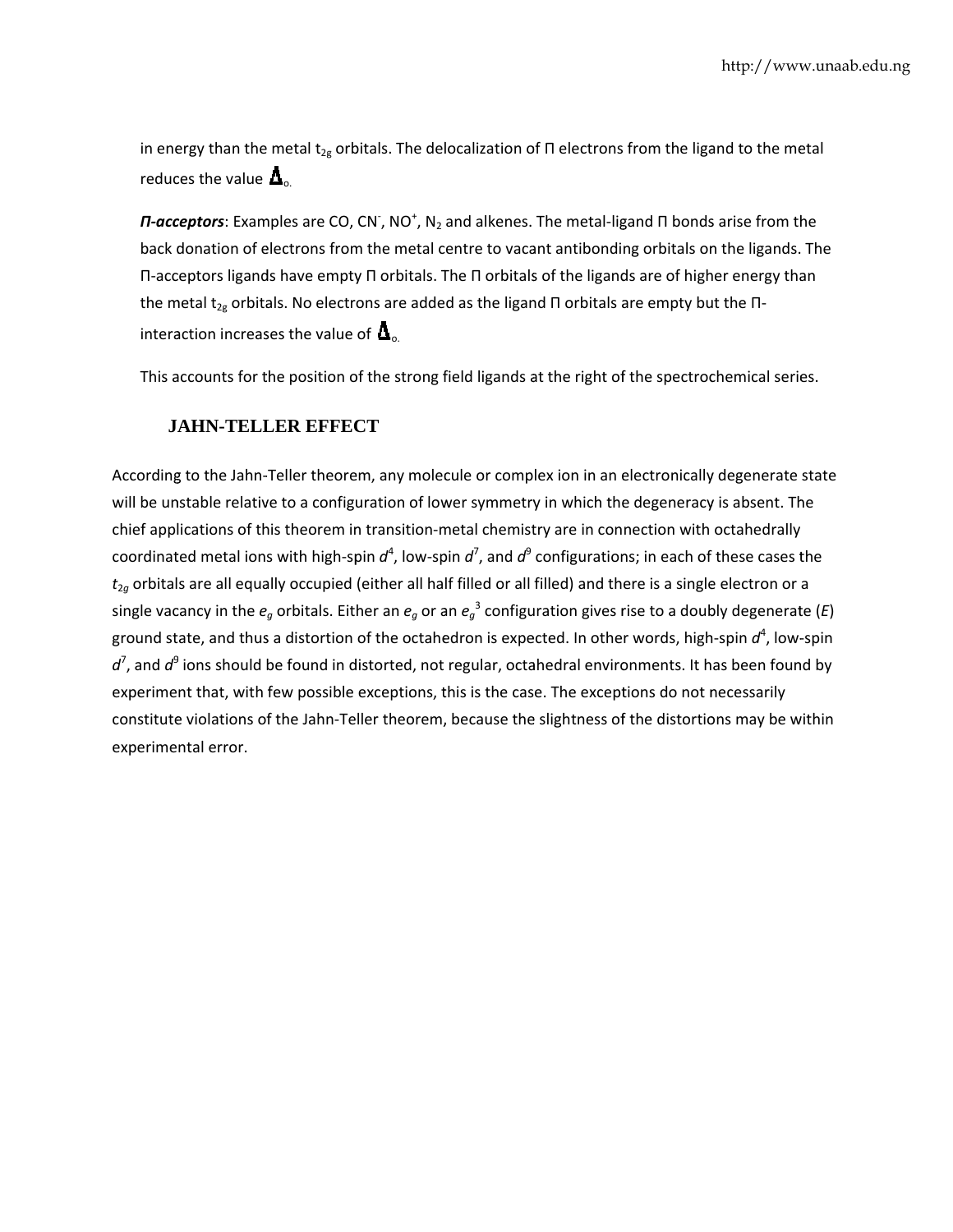### **PREPARATIONS OF COMPLEXES**

A wide variety of method are used in synthesizing coordination compounds. They are:

- 1) Substitution reaction in aqueous solution
- 2) Substitution reaction in non-aqueous solution
- 3) Substitution reaction in the absence of solvents( Direct combination reaction)
- 4) Thermal dissociation of solid complexes
- 5) Oxidation- Reduction reaction
- 6) Catalysis
- 7) Substitution reactions without metal- ligand cleavage
- 8) Trans effect
- 9) Preparation of cis-trans isomers
- 10) Preparation of optically active compounds
- 11) Preparation of metal carbonyls and organometallic compounds

Synthesis of complexes i.e coordination compounds is of two types:

(i) Werner complexes and (ii) organometallic compounds(metal-carborn bond)

Several different but related experimental methods can be used to prepare metal complexes. The methods of choice depends upon the system in question, and not all method are necessarily applicable to the synthesis of a particular compound. In addition, certain experimental procedures are expected to be carried out so as to isolate the product from the reaction mixture in pure and good yield.

### **REACTIONS OF METAL COMPLEXES**

Complexes undergo substitution reaction i.e replacement reactions as their prominent reaction which include:

- i) Acid hydrolysis
- ii) Acid- catalysed aquation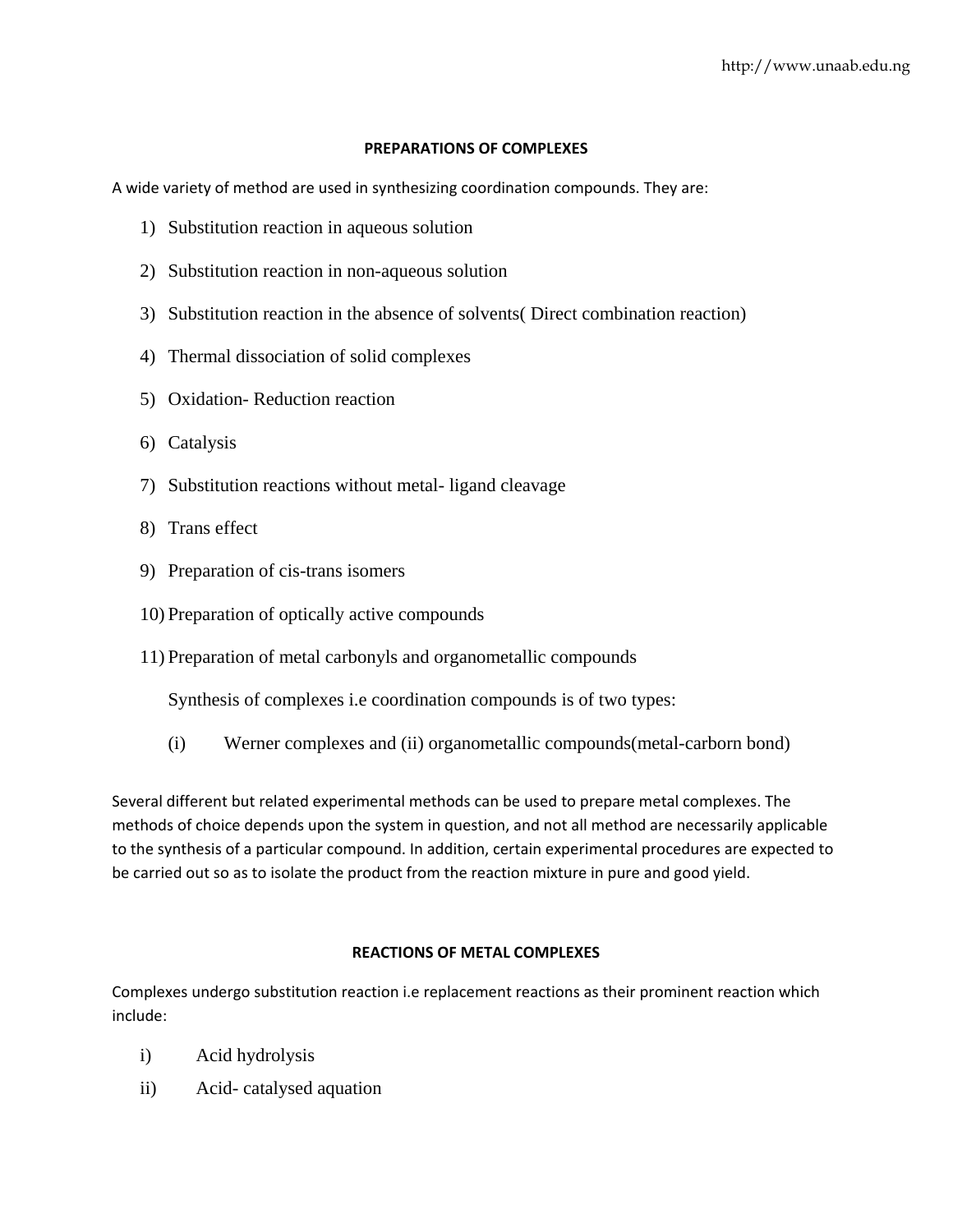- iii) Anation
- iv) Base hydrolysis
- v) Reactions without metal-ligand bond cleavage

# **STABILITY OF CHEMISTRY AND CHELATE EFFECT**

To understand the solution of chemistry of metals; nature and stability of the complexes must be understood. Metal complexes are formed in solution by stepwise reaction and equilibrium constants can be written for each step.

$$
M + L \rightarrow ML
$$
\n
$$
\boxed{ML}
$$
\n
$$
K_1 = \boxed{M} + \boxed{L}
$$

 $ML_{n-1} + L \rightarrow ML_n$ 

$$
k_n = \left[ ML_n \right]
$$
  

$$
k_n = \left[ ML_{n-1} \right] + \left[ L \right]
$$

 $M + nL \rightarrow ML_n$ 

$$
\begin{bmatrix} \text{ML}_n \\ \text{ML}_n \end{bmatrix}
$$
  

$$
\beta_n = \begin{bmatrix} M \\ \text{ML}_n \end{bmatrix} + \begin{bmatrix} L \\ \text{LL} \end{bmatrix}^{n}
$$

### **Factors that Affect Stability of Metal Complexes**

The stability constant of a metal complexes depending upon :

- 1) The metal ion
- 2) The nature of the ligands